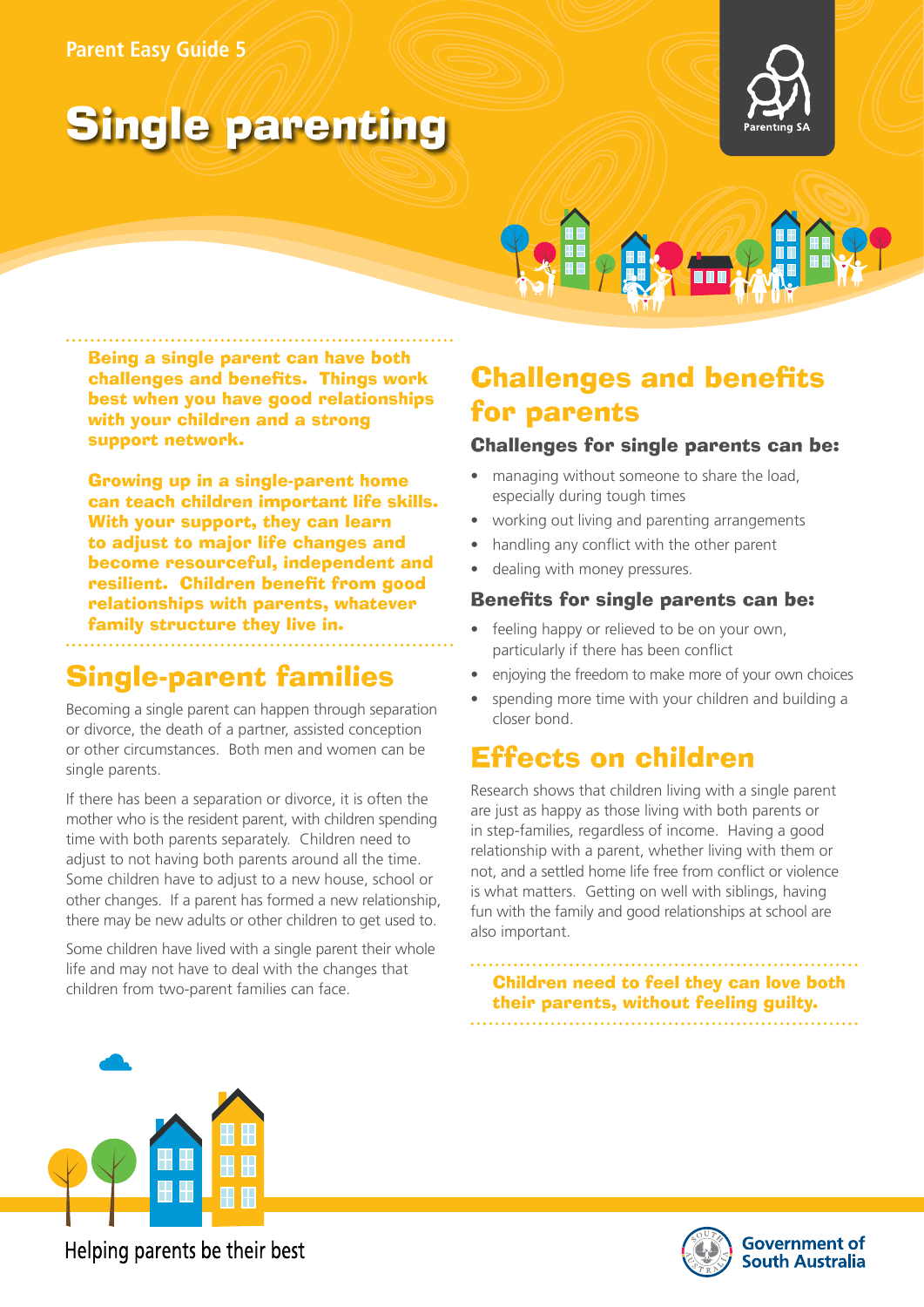# Helping children adjust

Moving to a single-parent household is a big change for children who have been used to living with two parents. There may be other big changes such as moving house, changing schools, losing touch with friends or adjusting to living on less money.

You can help children by allowing them time to grieve. Whatever their age, separation from a parent or other big changes can cause feelings of grief and loss. Each child is different, and how they react can depend on their age, maturity, and the circumstances of the change. Children may need extra support from parents, other family members, carers and teachers. Don't expect too much too soon.

It can help to:

- spend one-on-one time each day with children, playing, doing homework, reading or just talking about the day. It helps strengthen your bond with them
- support them to have a relationship with the other parent (if it is safe to do so), even though this may be hard for you. Children want to love and be loved by both their parents
- have a range of supports for your child. It may help to have the support of another trusted adult who is the same sex as your child
- let them know all families have their ups and downs, not just single-parent families
- make plans for your children's future in case anything should happen to you.

### It can take time for you and your children to adjust to being a singleparent household.

# Children's behaviour

In times of change children may 'act out' their feelings.

It can help to:

- have regular routines
- help children name their feelings and learn that all feelings are OK, even difficult ones
- talk about the kind of family you want to be and have reasonable rules and expectations
- stay calm when children's behaviour is challenging and try to work out what's going on for them. Listen to their feelings and ideas
- deal with issues as they arise
- know that children might go back to things they had grown out of, such as tantrums or wetting the bed. This is common in times of major change, and should pass. Talk to your doctor or child health nurse if you are concerned
- agree with the other parent about common rules and limits if your child moves between two homes. While children can adjust to different rules, common rules about things like bedtimes and use of electronic devices might help prevent problems
- expect that some children might misbehave for the parent they spend more time with. Shorter times with the other parent can make it easier for children to manage their behaviour, especially if they get to do more fun things.

It helps children feel secure when they see you are 'the parent' and are able to take care of them.

# Being children

Children living with a single parent can often be more mature because of the extra roles they have. Many are involved in chores and decisions, and need to do things for themselves and siblings. If they have been given a lot of say at home, some children may have problems at school if they expect to be treated in the same way by teachers.

Tell your children you are proud of them and value what they do. However, it is important that children don't lose their childhood too soon. Try not to burden them with adult concerns, including money worries. Being with friends, playing sport, being creative or just daydreaming are all important parts of childhood which help them have balance in their lives.

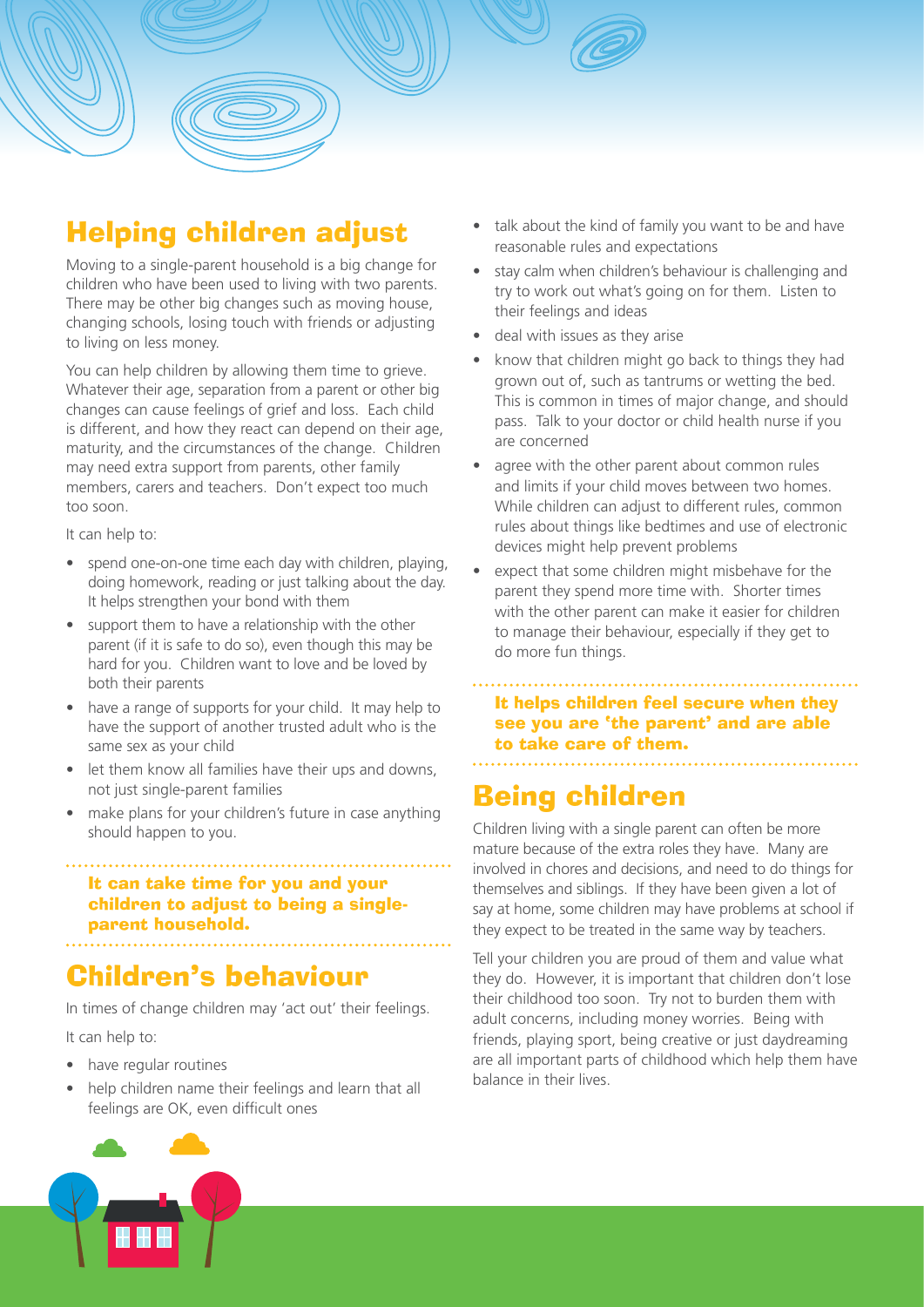# Shared parenting

Whether parents are together or apart, children benefit when each parent is positive, supportive and involved (as long as this is safe). The quality of the relationships is what's important. Frequent or regular contact makes it easier to have a good relationship.

It can be hard to see your child excited about seeing their other parent. It is important not to make them feel guilty about this.

It is also important not to involve children in your problems with the other parent, or speak badly of them in front of children. Children are very loyal and protective of parents and it hurts when someone they love is criticised.

Keep changeovers as calm as possible. Conflict and tension stresses children. If tensions are high, you could choose a neutral place or have a friend present. There are also Children's Contact Services where you can have changeovers without talking to the other parent. If there is violence or you or your children are in danger, call the Police on 000.

### When children return

Allow time for your children to 'fit back into home' when they return. Children can take a few minutes or hours, and some take days. Some may act out, or become quiet and sad. Some need time to get used to the 'swapping'. They may feel sad about leaving the other parent, and guilty or disloyal to you for feeling this way. They might be upset if they didn't enjoy the visit. If your child takes days to settle and this doesn't improve over time, you may want to speak to a health professional.

Let children talk about what they've been doing. Don't pressure them with questions, as they may 'close up' to protect the other parent. Don't use your children to carry messages, or to find out what your former partner is doing.

Children who have no contact with the other parent still need to know where that person fits into their lives. They may be able to have contact with grandparents or other relatives of your former partner.

# Looking after yourself

The stronger you are physically, mentally and emotionally, the better you will adjust to your new life. When you find ways to be happy in your own life children learn that even big problems can be dealt with.

For parents who have just separated or lost a partner, feelings can be very strong. Get support from other family members or friends rather than talking with your children about your feelings. It may help to talk with your doctor or a counsellor if you need extra support.

It can help you and your children if you:

- keep your sense of humour and try to see the positive side of things
- make regular time to do things for yourself, including having fun and a social life
- are aware of your own stress and find ways to manage it
- try not to feel guilty or over-compensate for children not living with both parents. This won't help you or them make the most of the life you have now
- plan to do enjoyable things when your children are with the other parent
- don't try to do it alone. Create a supportive network of friends, family or others for yourself. Make use of the services that are available to help and support single parents
- help children understand you need to spend time with other adults just like they need friends their own age. It is best for you and your children not to rely solely on each other for company
- take any new relationships slowly. Talk things through with your children. Listen to how they feel and let them know they are still just as important to you.

Your children are likely to cope better with becoming a single-parent family if you are coping well. Creating a support network for yourself and making use of services can help.